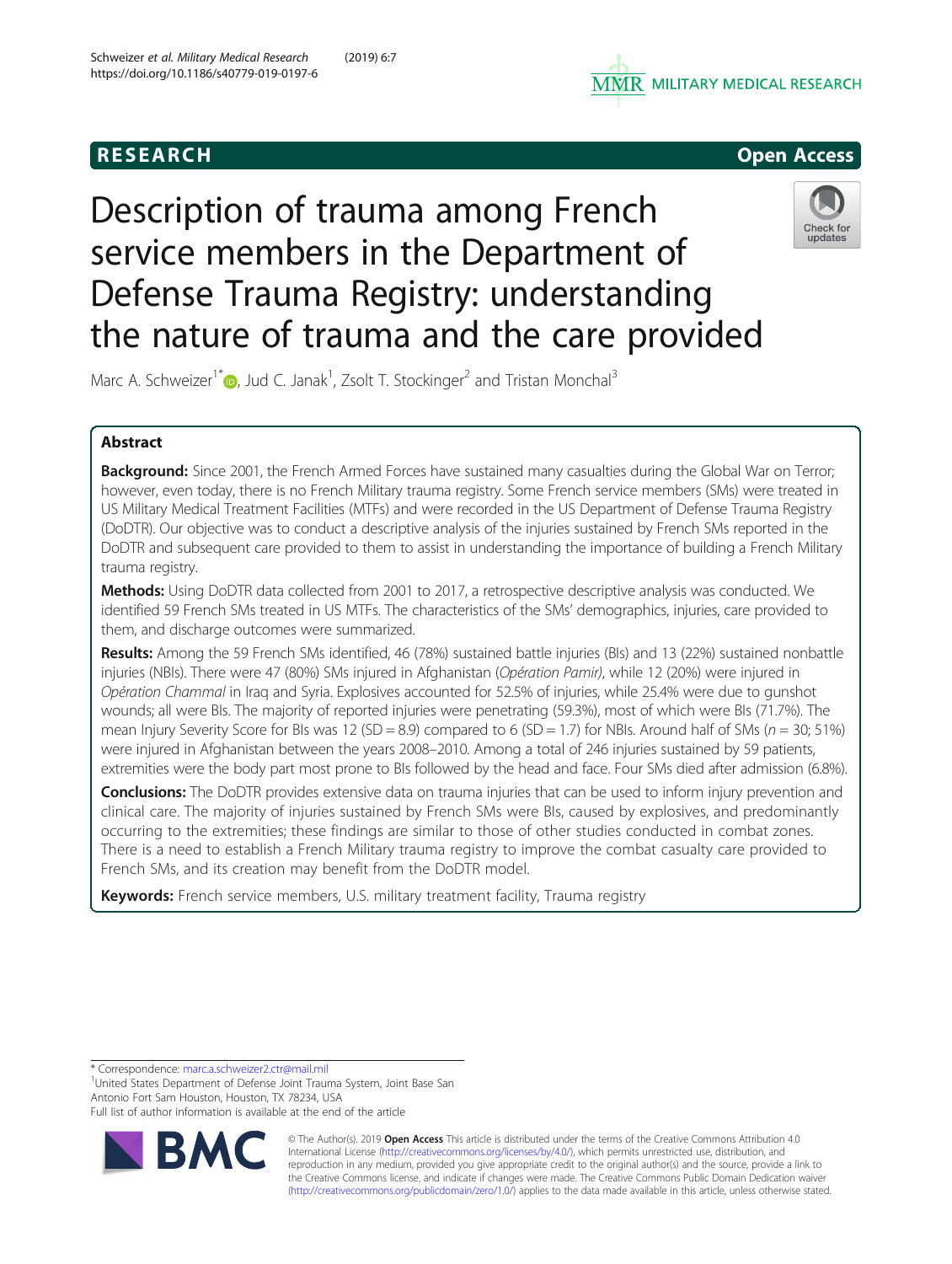# Introduction

Since the start of the Global War on Terror in 2001, French military forces have been part of the international military coalitions' forces in different operations in Afghanistan and the Middle East (i.e. Iraq and Syria). From 2001 to 2014, France was involved in Opération Pamir as a part of the International Security and Assistance Force (ISAF) in Afghanistan led by the North Atlantic Treaty Organization (NATO), which ran concurrently with its US counterpart, Operation Enduring Freedom (OEF) that began in October 2001 [[1,](#page-8-0) [2\]](#page-8-0). Within the ISAF, the French forces participated under Opération Héraclès and Opération Arès. French forces were also involved in Opération Epidote that aimed to provide training and support to the Afghan Army. France assumed command of the medical hospital at the Kabul International Airport (KaIA) located in the capital region of Afghanistan from 2009 to 2014 [[3](#page-8-0)]. This NATO hospital provided Role 3 medical and surgical capability care to Coalition and Afghan patients [[4\]](#page-8-0). From 2014 onward, France became involved in the international coalition against terrorism in Iraq and Syria in Opération Chammal alongside the American counterpart Operation Inherent Resolve (OIR).

The conflicts associated with the Global War on Terror were and continue to be responsible for a significant number of combat-related injuries among coalition military forces, including French service members (SMs) [[5\]](#page-8-0). The French Military Center for Epidemiology and Public Health (Centre d'Epidémiologie et de Santé Publique des Armées) collects all ballistic and explosive injury data from weekly healthcare reports provided by deployed French military treatment facilities (MTFs). However, these reports tend to be selective, heterogeneous, and reporter-dependent  $[6]$  $[6]$  $[6]$ . Since 2003, the French Military Health Service (Service de Santé des Armées) [[7](#page-8-0)] has managed an electronic database that contains a prospective surgical record of procedures performed by deployed surgeons at Role 2 (Forward Surgical Teams that provide primary care and basic emergency treatment) and Role 3 (Combat Support Hospitals that provide the highest level of medical care in combat zones) levels. This registry was the source of several studies that focused on the surgical workload of French MTFs (e.g., Bonnet et al., 2012 [\[5\]](#page-8-0); Barbier et al., 2014 [\[3\]](#page-8-0); Malgras et al., 2016 [[8](#page-8-0)]; de Lesquen et al., 2016 [\[9\]](#page-8-0); Beranger et al., 2017 [\[10\]](#page-8-0); Barbier et al., 2017 [[11](#page-8-0)]).

Since 2001, the United States Department of Defense Trauma Registry (DoDTR), formerly the Joint Theater Trauma Registry (JTTR), has collected data on traumatic injuries sustained by any patient treated in US MTFs as well as information regarding patient demographics and care provided [\[12](#page-8-0), [13](#page-8-0)]. Those treated in these MTFs can be US SMs, their beneficiaries, non-US coalition SMs, host nation security forces, and local civilians. The DoDTR is the largest military medical trauma database in existence. It provides crucial evidence necessary to support clinical research and performance improvements throughout military medicine and contributes to medical advances in combat casualty care. To our knowledge, there are no studies regarding French SMs treated in US MTFs, and there is a knowledge gap in regard to their experiences before being discharged or transferred to French MTFs. The French Military may potentially benefit from a descriptive summary of injury pattern of these casualties. Moreover, such a summary would illustrate the importance of the multinational nature of medical support that is now part of modern operations. The objective of this study was to describe the injuries sustained by French SMs treated in US MTFs and subsequent care provided to them in order to understand the importance of creating a French Military trauma registry based on the JTS DoDTR model.

### Methods

Using data from the DoDTR that was collected from 2001 to 2017, we conducted a retrospective descriptive analysis. The DoDTR is a US military trauma registry that is maintained by the Joint Trauma System (JTS) [[14\]](#page-8-0) and contains data from abstracted medical records of patients who sustained traumatic injuries and were treated in US MTFs. There were two primary inclusion criteria for this analysis, as follows: (1) French SMs who sustained traumatic injuries and (2) treatment must have occurred in at least one US MTF, regardless of location, cause of injury, or the operation in which they were involved. We intended to examine the traumatic injuries in deployed settings; therefore, French civilians were excluded from this study. The patients who were included were stratified into two groups based on whether the injuries sustained had occurred in battle or nonbattle settings.

For each group (i.e., battle vs. nonbattle), we conducted a descriptive summary of patient demographics, injury characteristics (e.g., injured body region, injury severity, etc.), and medical interventions (e.g., type of procedures done, type and amount of resuscitative fluids and blood products given). We plotted the injuries per year in order to provide a visualization of injury trends. We used the Abbreviated Injury Scale (AIS) to identify injured body regions and to calculate the overall Injury Severity Score (ISS) [\[15\]](#page-9-0). When describing categorical variables, we reported the total number and percent stratified by battle status, while for continuous variables, the mean and the standard deviation (SD) were reported. Chi-square tests were used for categorical variables, while Student's t-tests were used for continuous variables. A  $p$ -value of 0.05 was used to define statistical significance. The injuries sustained per body region were plotted against their severity to provide a better understanding of which body region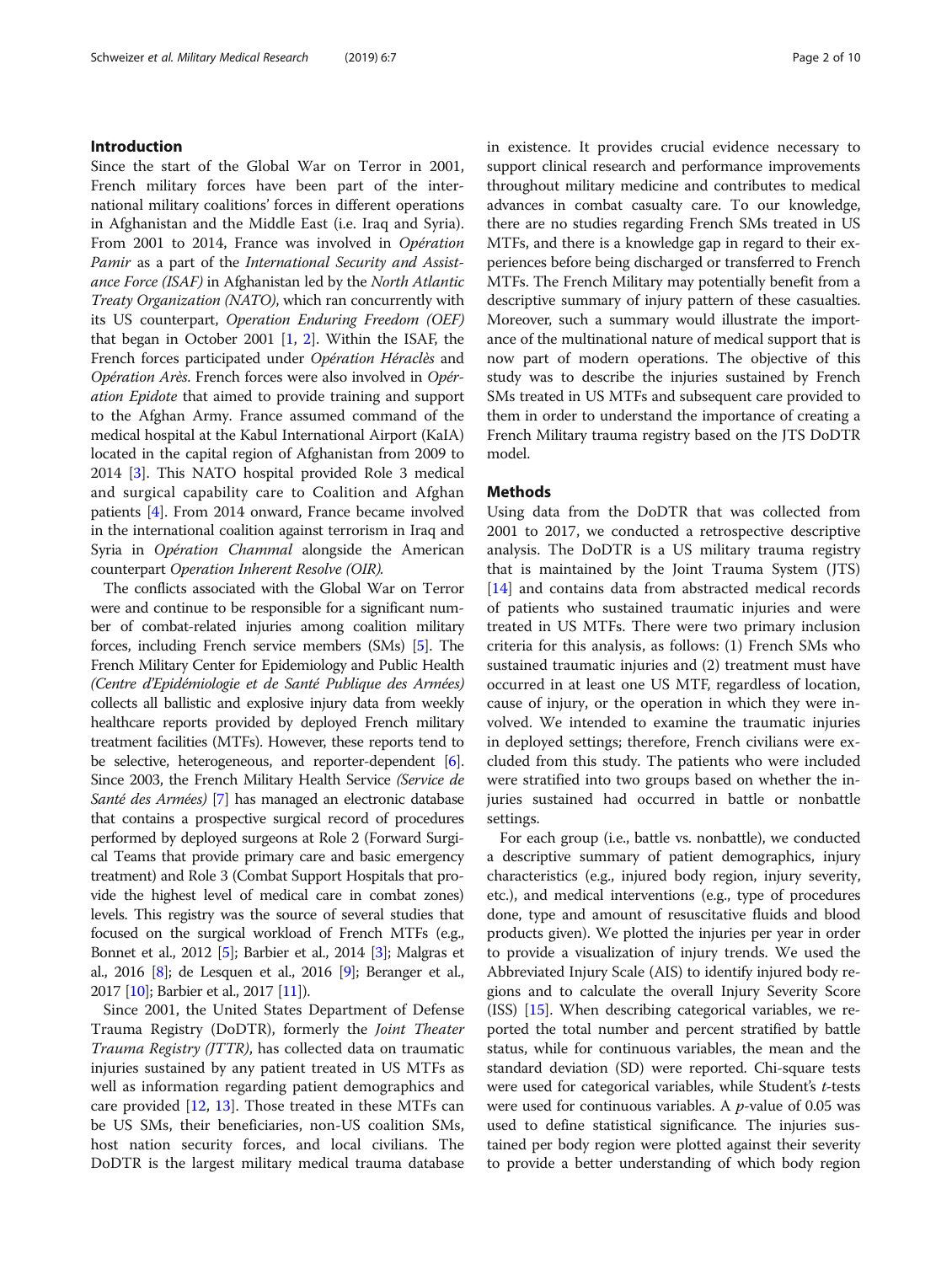<span id="page-2-0"></span>sustained more severe injuries in this particular population. We also looked into some of these characteristics per MTF Role in order to examine the characteristics of the injuries and the care provided by the MTFs' perspective. We defined prehospital transportation time as the time difference in minutes between reported injury time and arrival time to the first US MTF, as reported in the DoDTR. We used SAS® version 9.4 (SAS® Institute Inc., Cary, NC) to conduct our analyses. This quality improvement project was deemed exempt from institutional board review by the US Army Institute of Surgical Research because it was not designed to contribute to generalizable knowledge, and therefore, it did not constitute research as defined in 32 CFR 219.102(d).

# Results

There were 59 French SMs who sustained traumatic injuries and were treated in US MTFs, of these, 46 (78%) were battle injuries (BIs) and 13 (22%) were nonbattle injuries (NBIs) (Table 1). The mean age was 30.6 years

Table 1 Demographic characteristics of French service members treated in US Military Medical Treatment Facilities

| Characteristics            | Battle<br>$n = 46 (78%)$ | Non-Battle<br>$n = 13(22%)$ | Total<br>$n = 59$ | $p$ -value |
|----------------------------|--------------------------|-----------------------------|-------------------|------------|
| Age <sup>a</sup>           |                          |                             |                   | 0.08       |
| 19-24                      | 12 (26.1%)               |                             | 12 (20.3%)        |            |
| $25 - 29$                  | 12 (26.1%)               | 5 (38.4%)                   | 17 (28.8%)        |            |
| $30 - 34$                  | 11 (23.9%)               | 2 (15.4%)                   | 13 (22%)          |            |
| $35 - 39$                  | $3(6.5\%)$               | 2 (15.4%)                   | 5(8.5%)           |            |
| $40 - 48$                  | 4 (8.7%)                 | 4 (30.8%)                   | 8 (13.6%)         |            |
| Unknown                    | 4 (8.7%)                 |                             | 4 (6.8%)          |            |
| Mean $\pm$ SD <sup>b</sup> | $29.1 \pm 6.9$           | $35.5 \pm 8.0$              | $30.6 \pm 7.6$    |            |
| Gender                     |                          |                             |                   |            |
| Male                       | 46 (100%)                | 13 (100%)                   | 59 (100%)         |            |
| Female                     |                          |                             |                   |            |
| Military Operation         |                          |                             |                   | 0.29       |
| DEF <sup>c</sup>           | 38 (82.6%)               | 9 (69.2%)                   | 47 (79.7%)        |            |
| OIR <sup>d</sup>           | 8 (17.4%)                | 4 (30.8%)                   | 12 (20.3%)        |            |
| Mechanism of Injury        |                          |                             |                   | < 0.01     |
| Explosive                  | 31 (67.4%)               |                             | 31 (52.5%)        |            |
| Gunshot wound              | 15 (32.6%)               |                             | 15 (25.4%)        |            |
| Crush                      | $\equiv$                 | 1(7.7%)                     | 1(1.7%)           |            |
| Fall                       |                          | 2 (15.4%)                   | $2(3.4\%)$        |            |
| Fire/Flame                 |                          | 1(7.7%)                     | 1(1.7%)           |            |
| Helicopter crash           |                          | 2 (15.4%)                   | $2(3.4\%)$        |            |
| Knife/Sharp object         |                          | 2 (15.4%)                   | $2(3.4\%)$        |            |
| Motor Vehicle Crash        |                          | 5 (38.4%)                   | 5 (8.5%)          |            |
| Predominant Injury Type    |                          |                             |                   | < 0.01     |
| Penetrating                | 33 (71.7%)               | 2 (15.4%)                   | 35 (59.3%)        |            |
| Blunt                      | 7 (15.2%)                | 10 (76.9%)                  | 17 (28.8%)        |            |
| Burn                       | 6 (13.1%)                | 1(7.7%)                     | 7 (11.9%)         |            |
| Injury Severity Score      |                          |                             |                   | 0.29       |
| $1 - 8$                    | 20 (43.5%)               | 9 (69.2%)                   | 29 (49.1%)        |            |
| $9 - 15$                   | 12 (26.1%)               | 3 (23.1%)                   | 15 (25.4%)        |            |
| $16 - 25$                  | 8 (17.4%)                | 1(7.7%)                     | 9 (15.3%)         |            |
| >25                        | 6 (13%)                  |                             | 6 (10.2%)         |            |
| Mean $\pm$ SD <sup>b</sup> | $12 \pm 8.9$             | $5.8 \pm 1.7$               | $10.6 \pm 8.0$    |            |

<sup>a</sup> .Age Measured in Years; <sup>b</sup> .Standard Deviation; <sup>c</sup>. Operation Pamir Reported in DoDTR as Operation Enduring Freedom; <sup>d</sup> . Operation Chammal Reported in DoDTR as Operation Inherence Resolve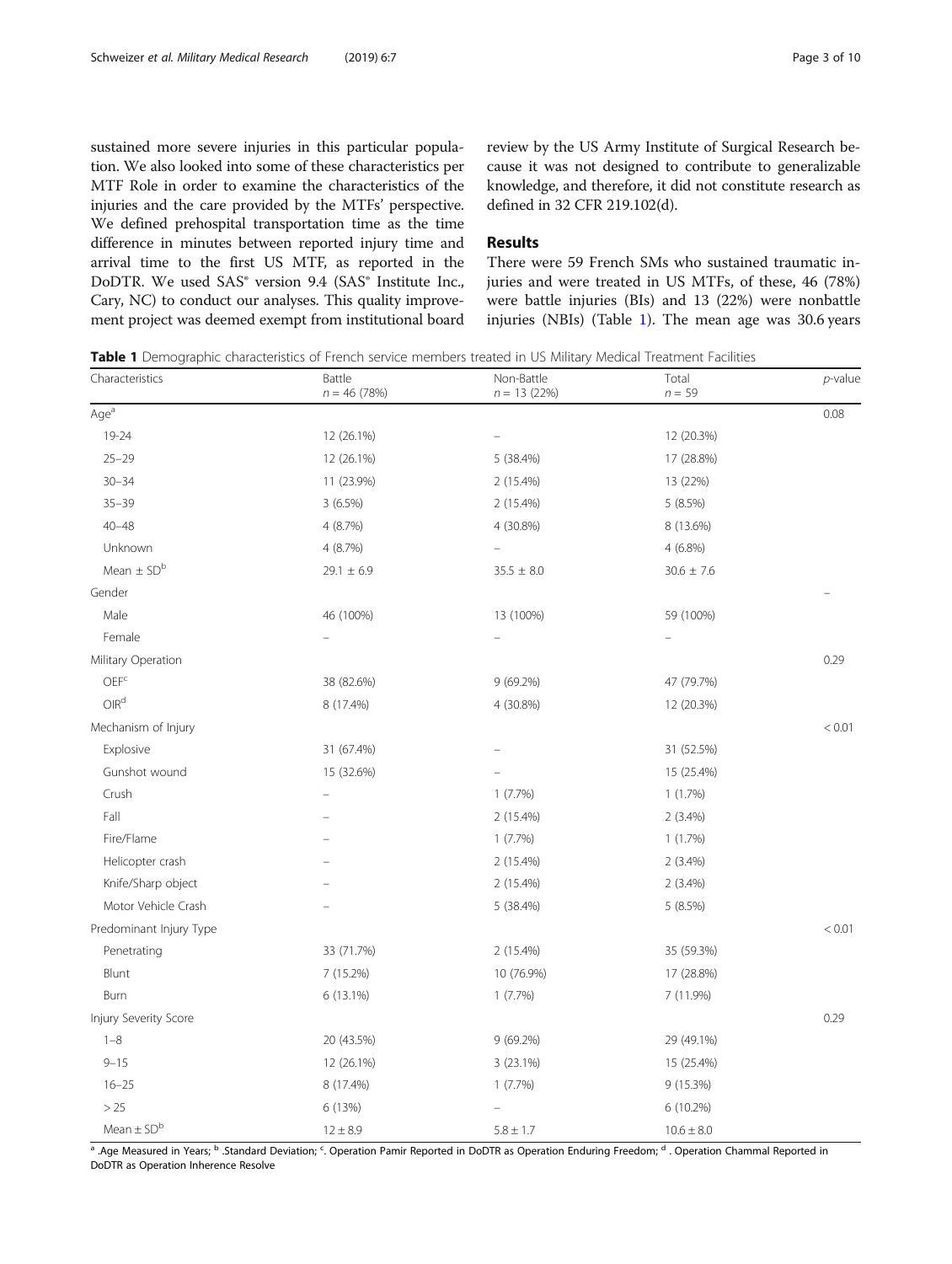| Region and injury Classification (Battle Vs. Nonbattle) |                                          |                                     |                             |            |  |  |
|---------------------------------------------------------|------------------------------------------|-------------------------------------|-----------------------------|------------|--|--|
| Body Region                                             | <b>Battle Injuries</b><br>$n = 217(88%)$ | Nonbattle Injuries<br>$n = 29(12%)$ | Total Injuries<br>$n = 246$ | $p$ -value |  |  |
| Head                                                    | 30 (13.8%)                               | 6(20.7%)                            | 36 (14.6%)                  | 0.34       |  |  |
| Face                                                    | 21 (9.7%)                                | 4 (13.8%)                           | 25 (10.2%)                  | 0.53       |  |  |
| Neck                                                    | $1(0.5\%)$                               |                                     | $1(0.4\%)$                  | 1.00       |  |  |
| Thorax                                                  | 30 (13.8%)                               | $2(6.9\%)$                          | 32 (13.0%)                  | 0.39       |  |  |
| Abdomen                                                 | 26 (12.0%)                               | 3(10.3%)                            | 29 (11.8%)                  | 1.00       |  |  |
| Spine                                                   | 6(2.7%)                                  | 3(10.3%)                            | 9(3.7%)                     | 0.08       |  |  |
| <b>Extremities</b>                                      | 73 (33.6%)                               | 7(24.2%)                            | 80 (32.5%)                  | 0.21       |  |  |
| <b>Upper Extremities</b>                                | 32 (14.7%)                               | 4 (13.8%)                           | 36 (14.6%)                  | 0.78       |  |  |
| Lower Extremities                                       | 41 (18.9%)                               | 3(10.3%)                            | 44 (17.9%)                  | 0.31       |  |  |
| External or Burn                                        | 29 (13.4%)                               | 4 (13.8%)                           | 33 (13.4%)                  | 1.00       |  |  |
| Unknown                                                 | $1(0.5\%)$                               |                                     | $1(0.4\%)$                  | 1.00       |  |  |

<span id="page-3-0"></span>Table 2 Injuries' Counts among French Service Members Treated in US Military Medical Treatment Facilities Stratified by Body Region and Injury Classification (Battle vs. Nonbattle)

 $(SD = 7.6)$ ; those with BIs were on average 29.1 years old  $(SD = 6.9)$  compared to 35.5 years  $(SD = 8)$  for those with NBIs. All of the 59 injured SMs were male. There were 47 (80%) French SMs injured in Opération Pamir (reported in the DoDTR as Operation Enduring Freedom), while 12 (20%) were injured in Opération Chammal (reported as Operation Inherent Resolve). More than half of all injuries were caused by explosives (52.5%), while a quarter (25.4%) were due to gunshots; all of these causes were battle-related. NBIs consisted of crushing, falls, fires or flames, helicopter crashes, motor vehicle crashes, and sharp objects.

BIs accounted for 88% of all injuries (217 of 246) with an average of 5 injuries per person, while NBIs ( $n = 29$ )

were approximately 12% of all injuries with an average of 2 injuries per person (Table 2). Around one-quarter of all injuries (25.4%) happened in 2009, while the fewest occurred in 2007 and 2014 (1.7% each). All of the injuries in the aforementioned years were in battle settings (Fig. 1). More than half of all SMs ( $n = 30$ ; 51%) were injured during the years 2008–2010, with only three (5.1%) occurring in nonbattle settings. Most reported injuries were penetrating in nature (59.3%), of which the majority were in battle settings  $(71.7\%; p-value: < 0.01)$ . The overall mean Injury Severity Score (ISS) was 10.6  $(SD = 8)$ , with around half of all SMs sustaining minor injuries with an ISS of 1–8 (49.1%). The mean ISS for BIs was 12  $(SD = 8.9)$  compared to 5.8  $(SD = 1.7)$  for

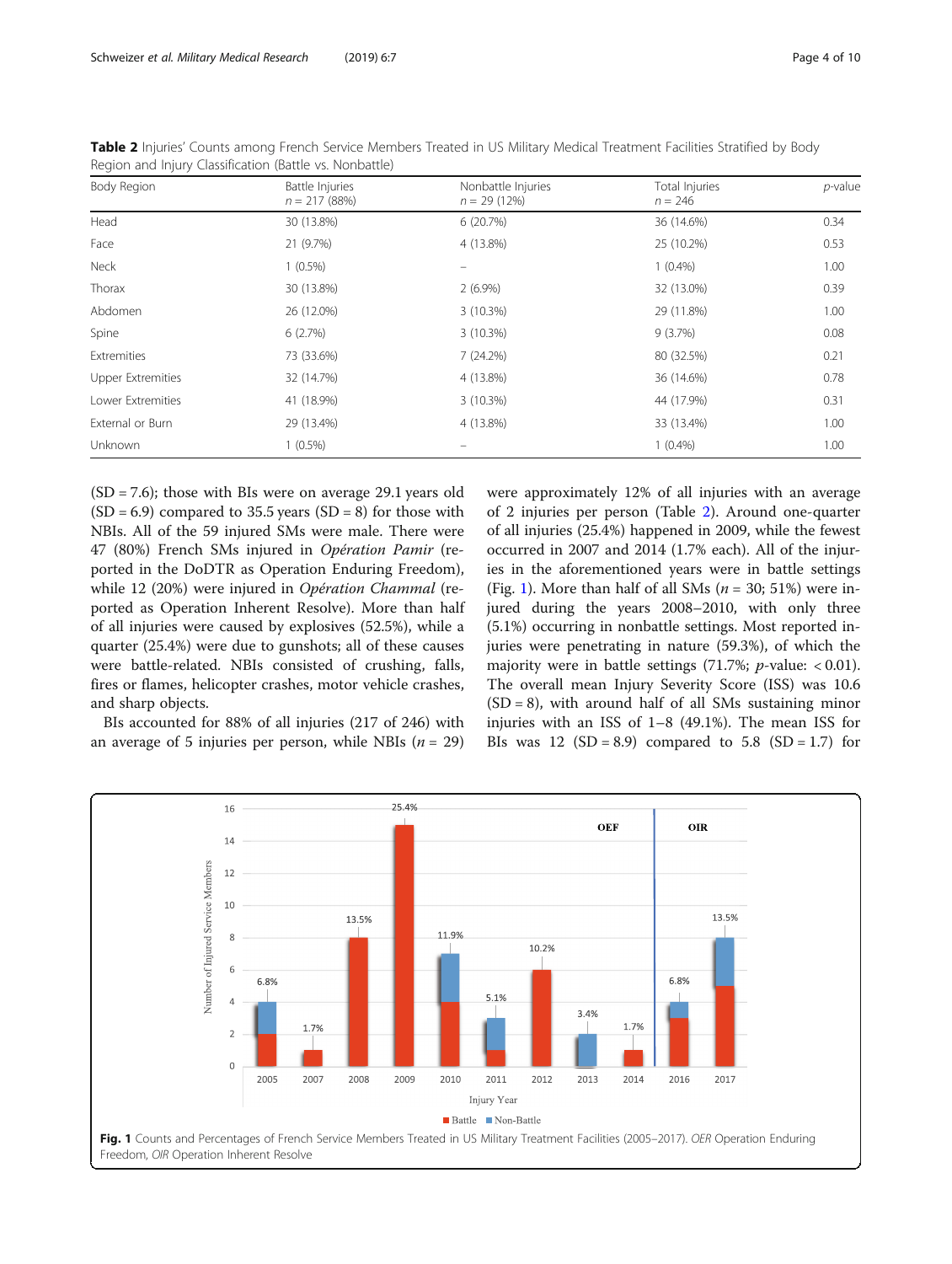NBIs (Table [1](#page-2-0)). Extremities were the body part most prone to BIs (32.5%), followed by the head and face (24.8%; Table [2\)](#page-3-0). There was no significant difference in body region distribution between BIs and NBIs. The head received a higher proportion of severe injuries  $(AIS \geq 4)$  than other body regions (Fig. 2).

There were a total of 74 admissions to US MTFs along the continuum of care: 12 SMs to Role 2, 54 to Role 3, and 8 to Landstuhl Regional Medical Center Role 4 in Germany. The mean prehospital transportation time was 223.9 min (SD: 284.6): 153.9 min in Afghanistan (SD: 321.9) and 328.8 min during Operation Inherent Resolve (SD: 185.7). However, injury time and arrival time were only available in 42.4% of the records (25 patients). The most frequent transportation method to the 1st facility was by helicopter, used in 61% of patients, followed by ground transport in 7%, while 32% were unknown. Only 9 patients had records of tourniquets (15.3%), with a total of 21 tourniquets placed. At the first admission of the 59 patients, 8.6% were hypothermic ( $\leq$  96.8 °F or 36 °C) out of 43 available records, 5.6% had a systolic blood pressure < 90 mmHg out of 54 available, 9.8% had an oxygen saturation < 90% out of 51 available, 11.8% had a Glasgow Coma Scale < 13 out of 51 available, and 16.3% had a pulse rate higher than 120 out of 53 available records.

There were 29 diagnostic ultrasonography exams of the abdomen recorded in the registry and 113 computed tomography tests (CT scans), including 32 head, 25 chest, 26 abdominopelvic, and 30 unspecified CT scans. Table [3](#page-5-0) provides a detailed summary of the procedures reported per specialty and MTF Role. A total of 173 surgical procedures were recorded in the DoDTR, most of which were performed in Role 3 MTFs ( $n = 143$ ; 83.0%). The most common surgical procedures involved soft tissue and included debridement, suturing, and dressing (39.9%), followed by orthopedic (19.7%), and abdomen procedures (16.7%). Resuscitative fluids were given to 26 French SMs (44.1%), with an average of 4.1 l of fluid per patient; 22 of these patients had BIs. Fourteen patients required blood products (23.7%); 12 of them sustained injuries in battle settings, and those patients received, on average, 25 units of blood. There was no significant difference in the fluids or blood products given to patients with BIs and NBIs (Table [4](#page-6-0)). In regard to the destinations of the French SMs after the Emergency Department, 46% were admitted to operating rooms (ORs), 47% to Intensive Care Units (ICUs), and 29% were admitted to both the OR and ICU (Fig. [3](#page-7-0)). The overall length of stay for most French SMs in US MTFs was short: less than 24 h in Role 2 and around one day in Role 3 and Role 4. In regard to the final discharge status reported in the DoDTR, approximately 60% of patients were transferred to other MTFs, either French ( $n = 22$ ; 37.3%), American ( $n = 9$ ; 15.2%), or local MTFs ( $n = 4$ ; 6.8%). There were 19 SMs (32.2%) who returned to duty, one discharged to home (1.7%), and 4 SMs died of their wounds (6.8%): 3 in Role 3

# **Discussion**

Casualties of the Global War on Terror continue to occur in many areas in the world where the NATO

MTFs and one in a Role 4 MTF (Table [5](#page-7-0)).

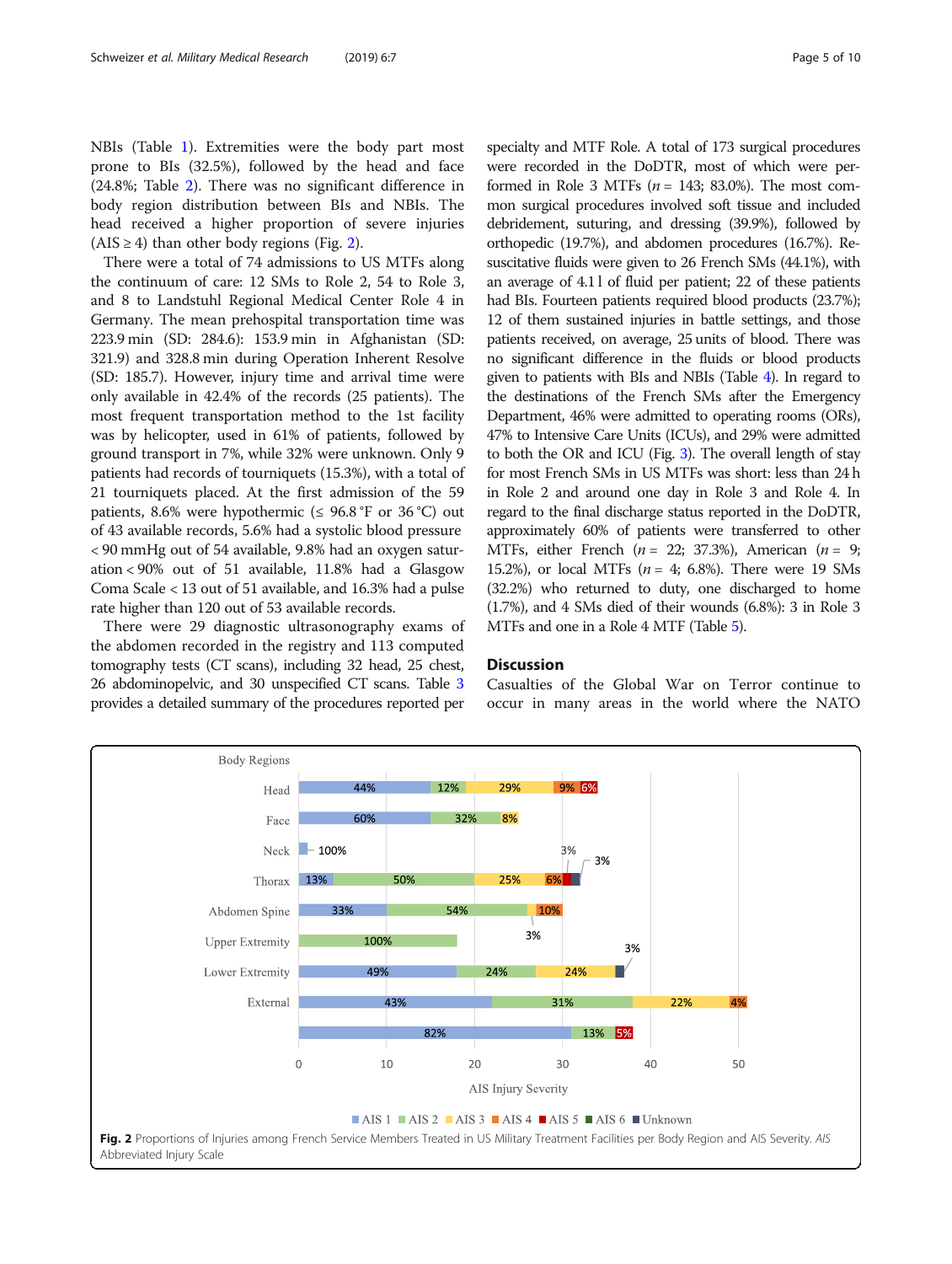<span id="page-5-0"></span>

| Table 3 Counts of Surgical Procedures Performed on French Service Members Treated in US Military Medical Treatment Facilities |  |  |  |  |
|-------------------------------------------------------------------------------------------------------------------------------|--|--|--|--|
| per Level of Care                                                                                                             |  |  |  |  |

| Procedures                                  | Role 2<br>$n = 19(11\%)$ | Role 3<br>$n = 143(83%)$ | Role 4<br>$n = 11(6%)$ | Total<br>$n = 173$ |
|---------------------------------------------|--------------------------|--------------------------|------------------------|--------------------|
| Head (Neurosurgery)                         |                          | $4(2.8\%)$               |                        | 4(2.3%)            |
| Face                                        |                          | 10 (7.0%)                |                        | 10 (5.8%)          |
| Eye                                         |                          | $9(6.3\%)$               |                        | $9(5.2\%)$         |
| Dental Procedure                            |                          | 1(0.7%)                  |                        | $1(0.6\%)$         |
| Thorax                                      |                          | 15 (10.5%)               |                        | 15 (8.7%)          |
| Chest Tube                                  |                          | 7 (4.9%)                 |                        | 7 (4.0%)           |
| Emergency Resuscitative Thoracotomy         |                          | 5(3.5%)                  |                        | $5(2.9\%)$         |
| Explorative Thoracotomy                     |                          | $1(0.7\%)$               |                        | $1(0.6\%)$         |
| Lung Resection                              |                          | 1(0.7%)                  |                        | $1(0.6\%)$         |
| Diaphragm Suture                            |                          | 1(0.7%)                  |                        | $1(0.6\%)$         |
| Abdomen                                     | 2 (10.5%)                | 22 (15.4%)               | 5 (45.5%)              | 29 (16.7%)         |
| Laparotomy                                  | $1(5.3\%)$               | $6(4.2\%)$               | 2 (18.2%)              | $9(5.2\%)$         |
| Laparoscopy                                 |                          | $2(1.4\%)$               |                        | $2(1.1\%)$         |
| Bowel                                       | $1(5.3\%)$               | 6 (4.2%)                 | $1(9.1\%)$             | 8 (4.6%)           |
| Liver                                       |                          | 1(0.7%)                  |                        | $1(0.6\%)$         |
| Splenectomy                                 |                          | 1(0.7%)                  |                        | $1(0.6\%)$         |
| Urological Surgery                          |                          | 4 (2.8%)                 |                        | 4 (2.3%)           |
| Other                                       |                          | $2(1.4\%)$               | 2 (18.2%)              | 4 (2.3%)           |
| Orthopedics                                 | 9 (47.4%)                | 23 (16.1%)               | 2 (18.2%)              | 34 (19.7%)         |
| Amputation                                  | $1(5.3\%)$               | 5(3.5%)                  |                        | 6(3.5%)            |
| Arthroscopy                                 |                          | 1(0.7%)                  |                        | $1(0.6\%)$         |
| External Fixation                           | 2 (10.5%)                | 6 (4.2%)                 |                        | 8 (4.6%)           |
| Fasciotomy                                  |                          | 6 (4.2%)                 | $1(9.1\%)$             | $7(4.1\%)$         |
| Hand Surgery                                | $1(5.3\%)$               | $3(2.1\%)$               |                        | 4(2.3%)            |
| Other                                       | 5 (26.3%)                | $2(1.4\%)$               | $1(9.1\%)$             | 8 (4.6%)           |
| Vascular                                    | $1(5.3\%)$               | 11 (7.7%)                |                        | 12 (2.9%)          |
| Repair                                      |                          | 5 (3.5%)                 |                        | 5 (2.9%)           |
| Ligation                                    | $1(5.3\%)$               | 4(2.8%)                  |                        | 5 (2.9%)           |
| Shunt or Bypass                             |                          | $2(1.4\%)$               |                        | $2(1.1\%)$         |
| Soft tissue (Debridement, Suture, Dressing) | 7 (36.8%)                | 58 (40.5%)               | 4 (36.3%)              | 69 (39.9%)         |

coalition deploys armed forces. France is one of the main contributors to NATO in these conflicts and has suffered its share of casualties. In this study, we examined the 59 French SMs who were, at one point, treated in Roles 2, 3, or 4 US MTFs. The exclusive distribution of French casualties in the DoDTR in Afghanistan until 2014 and in the Middle East (Iraq and Syria) beginning in 2015 corresponds to the periods when France took part in the conflicts in these countries. The French casualties recorded in the DoDTR in Afghanistan reached a peak in 2009, with 15 battle-related casualties treated in US MTFs that year. However, starting in 2010, we observed a decrease of French casualties in the DoDTR, despite a reported increase in fatalities by the French Joint Staff (Etat-Major des Armées) [\[16\]](#page-9-0) over the same period in Afghanistan. This antithetical decline may be attributable to the opening of a French Role 3 MTF in Kabul International Airport (KaIA), which took place in July 2009 in the capital region of Afghanistan; this is where the main body of the French troops was deployed at that time [[3,](#page-8-0) [4\]](#page-8-0). Therefore, the majority of French casualties were treated in this French facility. However, the decline in the number of French SMs treated in US MTFs could be due to other reasons, such as changes in operational tempo.

BIs tend to be more severe and predominantly penetrating in nature, and the main mechanism of injury was explosions. The patients in this group were on average 6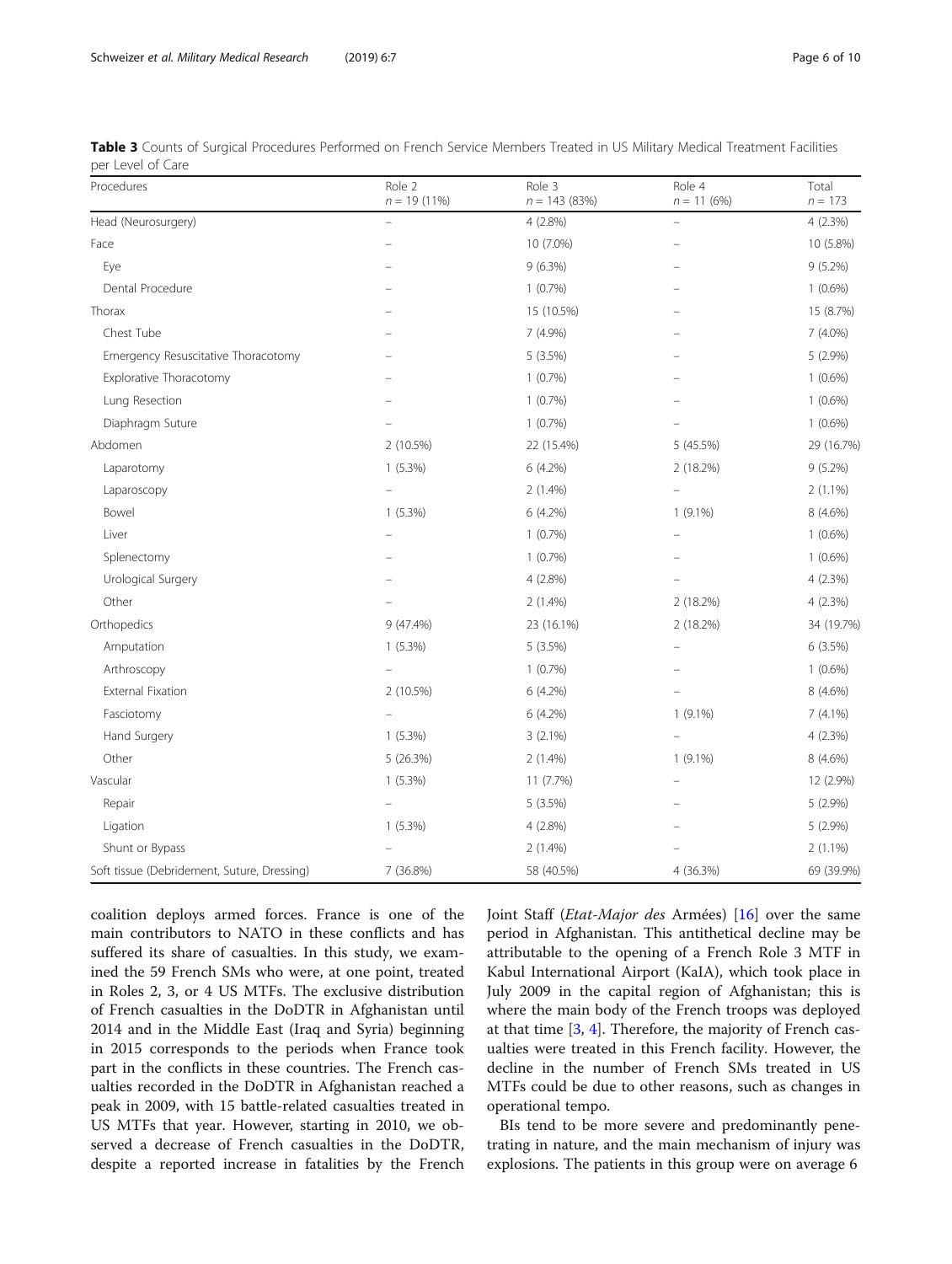| Rariges (Lowest and Highest) or iv Fiulds (in Liters) and blood Products (in Units) are Provided. |                       |                          |                     |            |  |  |
|---------------------------------------------------------------------------------------------------|-----------------------|--------------------------|---------------------|------------|--|--|
| <b>Blood Products and Solutions</b>                                                               | Battle $n = 46$ (78%) | Nonbattle $n = 13$ (22%) | Total $n = 59$      | $p$ -value |  |  |
| IV Fluids                                                                                         |                       |                          |                     |            |  |  |
| Crystalloid recipients                                                                            | 22 (47.8%)            | 4 (30.8%)                | 26 (44.1%)          | 0.35       |  |  |
| Crystalloid units                                                                                 | 99.4 (0.35-13.6)      | $4.2(0.5-1.9)$           | 103.6 (0.35-13.6)   |            |  |  |
| Colloid recipients                                                                                | 4(8.7%)               |                          | $4(6.8\%)$          | 0.56       |  |  |
| Colloid units                                                                                     | $3(0.25 - 1.75)$      |                          | $3(0.25 - 1.8)$     |            |  |  |
| Total recipients                                                                                  | 22 (47.8%)            | 4 (30.8%)                | 26 (44.1%)          | 0.35       |  |  |
| Total units                                                                                       | 102.4 (0.35 - 15.3)   | $4.2(0.5-1.9)$           | 106.6 (0.35 - 15.3) |            |  |  |
| <b>Blood Products</b>                                                                             |                       |                          |                     |            |  |  |
| Whole Blood recipients                                                                            | $1(2.2\%)$            |                          | $1(1.7\%)$          | 1.00       |  |  |

PRBC<sup>a</sup> recipients **11 (23.9%)** 1 (7.7%) 1 (7.7%) 1 (7.7%) 12 (20.3%) 0.27

Platelets recipients 6 (13%) – 6 (13%) – 6 (10.2%) 0.32

Cryoprecipitate recipients  $5(10.9\%)$  – 5 (8.5%) 6.58

FFP<sup>b</sup> recipients 12 (26.1%) 1 (7.7%) 1 (7.7%) 13 (22%) 0.26

Total recipients **13** (28.3%) 1 (7.7%) 1 (7.7%) 14 (23.7%) 0.16

Whole Blood units 4 and 4 and 4 and 4 and 4 and 4 and 4 and 4 and 4 and 4 and 4 and 4 and 4 and 4 and 4 and 4 and 4 and 4 and 4 and 4 and 4 and 4 and 4 and 4 and 4 and 4 and 4 and 4 and 4 and 4 and 4 and 4 and 4 and 4 and

PRBC units 121 (4–30) 121 (4–30) 7 128 (4–30)

Platelets units 17 (1–6) – 17 (1–6) – 17 (1–6) – 17 (1–6) – 17 (1–6)

Cryoprecipitate units 86 (1–40) – 86 (1–40)

FFP units 111 (3–23) 4 115 (3–23)

Total units 339 (4–73) 11 350 (4–73)

<span id="page-6-0"></span>Table 4 Counts and Percentages of French Service Members Receiving IV Fluids and Blood Products per Battle Status. Counts and Ranges (Lowest and Highest) of IV Fluids (in Liters) and Blood Products (in Units) are Provided

PRBC Packed Red Blood Cell, FFP Fresh Frozen Plasma

years younger compared to their counterparts with NBIs, probably due to the fact that SMs directly involved in the fights are usually younger, whereas those with higher ranks and in command positions are usually older. Meanwhile, NBIs tend to be blunt in nature, with motor vehicle crash being the most common mechanism of injury. Extremities were the most affected body region, especially in BIs where these injuries account for half of the casualties. However, head injuries were the most severe, followed by thorax injuries. The aforementioned demographic findings are consistent with previous studies [[1](#page-8-0), [13](#page-8-0), [17](#page-9-0)–[19](#page-9-0)].

Prehospital transportation time was found to be relatively long, exceeding the timeframe for the "golden hour"; however, these data were poorly recorded (only 42.4% were available). The NATO doctrine of medical support to operations recommends a timeline of one hour for damage control resuscitation and one to two hours for damage control surgery [[20](#page-9-0), [21\]](#page-9-0). However, decreasing transportation time in accordance with the "golden hour" principle has been shown to be significantly associated with reduced mortality among US casualties since the US mandate in 2009 [[22](#page-9-0)]. BIs required more surgical procedures, intravenous fluids (IV), and blood products. Most of the procedures performed were in Role 3 US MTFs, given their advanced surgical capabilities compared to Role 2 MTFs [[23](#page-9-0), [24\]](#page-9-0). Similar to the findings in other studies, a large proportion of casualties went directly from point of injury to Role 3 [[9\]](#page-8-0). Orthopedic and soft tissue represented 60% of all procedures, consistent with previous findings [[25](#page-9-0)]. This emphasizes the need for orthopedic surgeons in deployed MTFs [\[18\]](#page-9-0). Nearly all intravenous fluids and blood products were given to patients with BIs. It is worth mentioning that US MTFs do not use freeze-dried plasma, which has been a staple of French combat casualty care [[26\]](#page-9-0).

We encountered a number of limitations in this study. Primarily, this study is retrospective, and the patient population studied was small and may not be representative of all French SMs injured in Afghanistan and the Middle East. The SMs in the study may have different characteristics than those treated in French MTFs, or those who were treated in other NATO MTFs. No data has been collected on the reasons why these SMs were brought to US MTFs to be treated, nor is there data available regarding the geographic locations of the injuries, especially in the time period between 2009 and 2013 when KaIA was an operating French MTF. The DoDTR is not designed to collect such information, making it difficult to make inferences based on physical proximity in regard to their admissions to US MTFs. However, "mass casualty" events may require evacuating wounded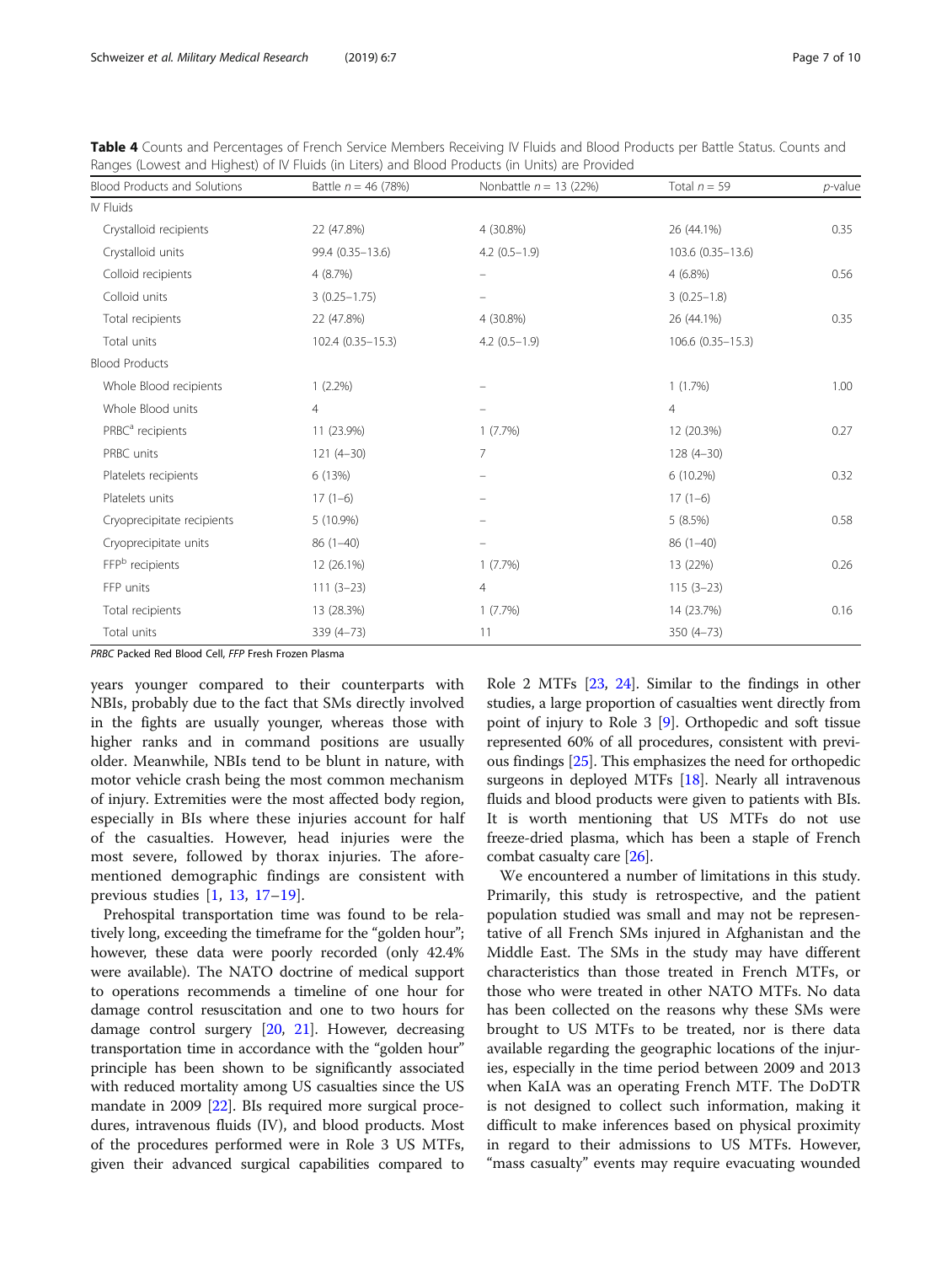<span id="page-7-0"></span>

soldiers to several MTFs. For example, in January 2012, both French and US Role 3 MTFs received casualties from a massive shooting attack on a French operational base [\[27](#page-9-0)]. Therefore, we can expect that the geographic vicinity of the US MTFs to the point of injury, along with bed availability and other logistic reasons are possible explanations. Like other registries, the DoDTR also suffers from missing data. The data are abstracted from medical records and depend on the accuracy of the recorded information by deployed healthcare professionals.

Prehospital data are the most difficult to document and capture [\[28](#page-9-0)].

Nevertheless, this study provides a descriptive summary of a population not previously studied. Although not necessarily representative of all injured French soldiers during the same period, the pattern of injuries in this population is valuable information. There are many studies that have been conducted concerning US SMs treated in US MTFs and French SMs treated in French MTFs, but, to our knowledge, there are no studies that

| Discharge Status          | From Role 2 $n = 4$ (6.8%) | From Role 3 $n = 46$ (78.0%) | From Role 4 $n = 9$ (15.25%) | Total $n = 59$ |  |  |  |
|---------------------------|----------------------------|------------------------------|------------------------------|----------------|--|--|--|
| Transferred to US MTF     |                            | 9(19.6%)                     |                              | 9(15.2%)       |  |  |  |
| Transferred to French MTF | $3(75.0\%)$                | 15 (32.6%)                   | 4 (44.4%)                    | 22 (37.3%)     |  |  |  |
| Transferred to Local MTF  |                            | 4(8.7%)                      |                              | $4(6.8\%)$     |  |  |  |
| Returned to Duty          | $(25.0\%)$                 | 14 (30.4%)                   | 4 (44.4%)                    | 19 (32.2%)     |  |  |  |
| Discharged to Home        |                            | $1(2.2\%)$                   |                              | 1(1.7%)        |  |  |  |
| Death <sup>a</sup>        |                            | $3(6.5\%)$                   | $(11.2\%)$                   | $4(6.8\%)$     |  |  |  |

<sup>a</sup>.Death after Admission to US Military Treatment Facilities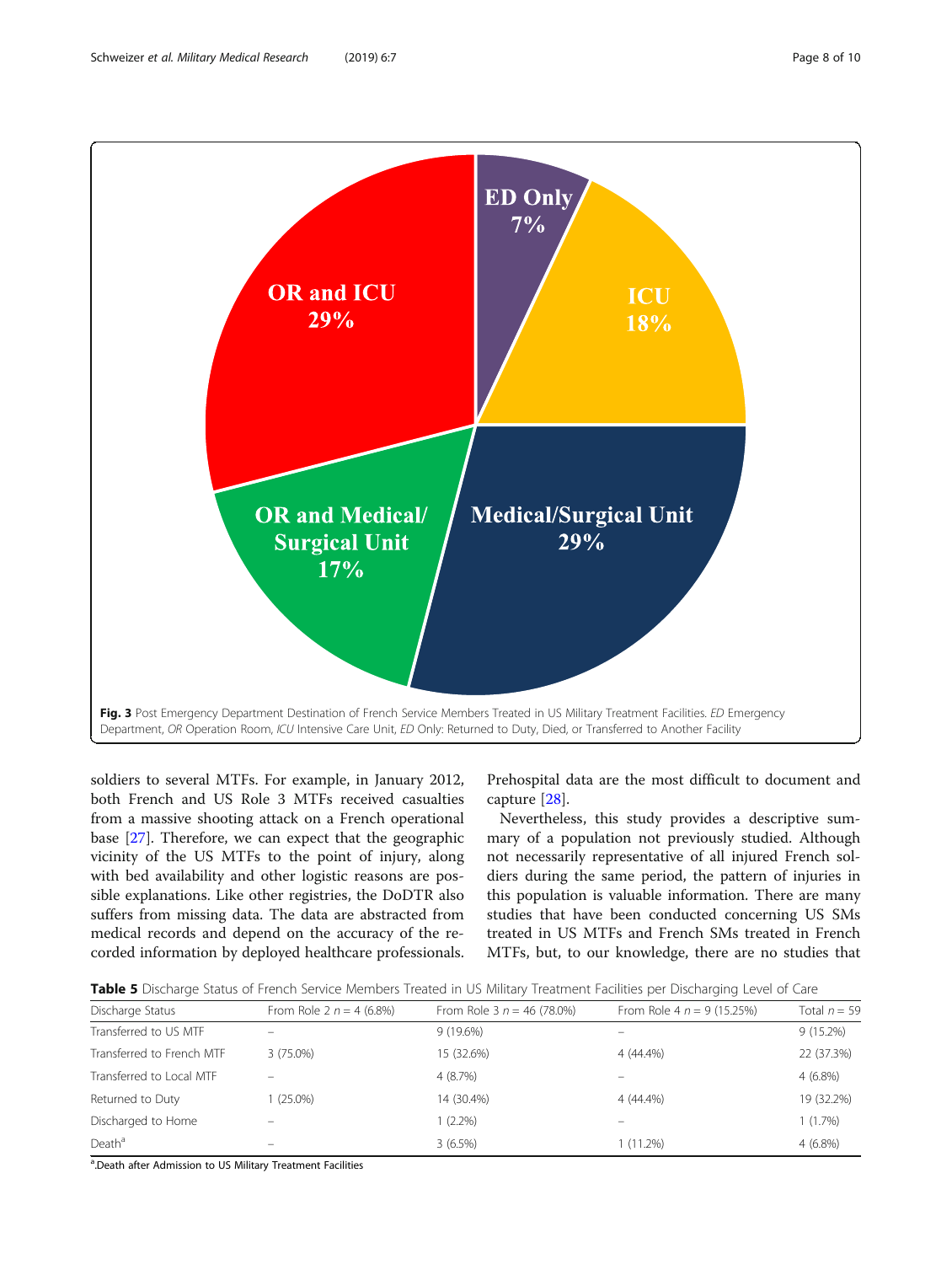<span id="page-8-0"></span>aim to examine French SMs treated in US MTFs. This missing information in the care provided to French SMs can, in the future, be combined with their French medical records (if available) in order to provide a complete picture of their injuries, the care provided to them, and their overall outcomes and complications. This study reflects the multinational nature of the medical support now being part of modern operations, where the responsibility of military medical support is increasingly shared by allied nations [[29](#page-9-0)]. Data collection in military operations continues to be a challenge, and the DoDTR represents the largest military trauma data source of its kind. France is currently working on creating a similar military trauma registry in order to collect accurate data on its injured soldiers at deployed French MTFs in order to support on-going performance improvement and injury prevention efforts in combat casualty care. The DoDTR, with its extensive data on traumatic injuries and care provided, offers a compelling model from which the French Military can benefit in building a trauma registry to provide the best possible care to French SMs.

# Conclusions

The majority of injuries sustained by French SMs derived from of battle-related explosive causes and exhibited a predominance of extremities injuries patterns similar to those in combat zones reported by other NATO nations. The DoDTR provides extensive data on traumatic injuries and the care provided in US MTFs, which can be used to inform injury prevention and to improve combat casualty care. This emphasizes the need to establish a French Military trauma registry similar to the DoDTR to record traumatic injuries sustained by French SMs and that is collected by deployed French MTFs to allow performance improvement measures and improve combat casualty care.

#### Abbreviations

BI: Battle Injury; DoDTR: Department of Defense Trauma Registry; IV: Intravenous; JTS: Joint Trauma System; MTF: Military Treatment Facility; NATO: North Atlantic Treaty Organization; NBI: Nonbattle Injury; SM: Service Member; US: United States

#### Acknowledgments

None.

#### Funding

None.

#### Availability of data and materials

The data that support the findings of this study are available from the Department of Defense Joint Trauma System but restrictions apply to the availability of these data. They are not publicly available and are only available upon reasonable request and with permission of the Joint Trauma System.

#### Disclaimer

The views expressed herein are those of the authors and do not reflect the official policy or position of the US Department of Defense Joint Trauma System or the French Ministry of the Armed Forces.

#### Authors' contributions

MS conducted the analyses and was the main writer of the manuscript. TM is the PI and participated in the analyses and the interpretation of the findings. JJ and ZS reviewed the manuscript and assisted in its final version. All authors read and approved the final manuscript.

#### Ethics approval and consent to participate

This quality improvement project was deemed exempt from institutional board review by the US Army Institute of Surgical Research because it was not designed to contribute to generalizable knowledge; therefore, it does not constitute research as defined in 32 CFR 219.102(d).

#### Consent for publication

Not Applicable.

#### Competing interests

The authors declare that they have no competing interests.

#### Author details

<sup>1</sup>United States Department of Defense Joint Trauma System, Joint Base San Antonio Fort Sam Houston, Houston, TX 78234, USA. <sup>2</sup>Naval Medical Readiness Training Command Jacksonville, Jacksonville, FL 32212, USA. <sup>3</sup>Sainte Anne Military Hospital, 600-83800 Toulon Cedex 9, BP, France

#### Received: 30 October 2018 Accepted: 19 February 2019 Published online: 27 February 2019

#### References

- 1. Shen-Gunther J, Ellison R, Kuhens C, Roach CJ, Jarrard S. Operation enduring freedom: trends in combat casualty care by forward surgical teams deployed to Afghanistan. Mil Med. 2011;176(1):67–78.
- 2. Beekley AC, Watts DM. Combat trauma experience with the United States Army 102nd forward surgical team in Afghanistan. Am J Surg. 2004;187(5):652–4.
- 3. Barbier O, Malgras B, Versier G, Pons F, Rigal S, Ollat D. French surgical experience in the role 3 medical treatment facility of KaIA (Kabul international airport, Afghanistan): the place of the orthopedic surgery. Orthop Traumatol Surg Res. 2014;100(6):681–5.
- 4. Brondex A, Viant E, Trendel D, Puidupin M. Medical activity in the conventional hospitalization unit in Kabul NATO role 3 hospital: a 3-monthlong experience. Mil Med. 2014;179(2):197–202.
- 5. Bonnet S, Gonzalez F, Poichotte A, Duverger V, Pons F. Lessons learned from the experience of visceral military surgeons in the French role 3 medical treatment Facility of Kabul (Afghanistan): an extended skill mix required. Injury. 2012;43(8):1301–6.
- 6. Aoun O, Roqueplo C, Rapp C. Spectrum and impact of health problems during deployment: a prospective, multicenter study of French soldiers operating in Afghanistan, Lebanon and cote d'Ivoire. Travel Med Infect Dis. 2014;12(4):378–84.
- 7. Service de Santé des Armées. <https://www.defense.gouv.fr/sante/>. Accessed 18 June 2018.
- 8. Malgras B, Barbier O, Petit L, Rigal S, Pons F, Pasquier P. Surgical challenges in a new theater of modern warfare: the French role 2 in Gao. Mali Injury. 2016;47(1):99–103.
- 9. de Lesquen H, Beranger F, Berbis J, et al. Challenges in war-related thoracic injury faced by French military surgeons in Afghanistan (2009-2013). Injury. 2016;47(9):1939–44.
- 10. Beranger F, Lesquen H, Aoun O, et al. Management of war-related vascular wounds in French role 3 hospital during the afghan campaign. Injury. 2017;48(9):1906–10.
- 11. Barbier O, Pasquier P, Racle M, Baudoin Y, Malgras B. Dynamic insights on surgical activity in a new modern warfare: the French role 2 in Bangui. Central African Republic Mil Med. 2017;182(3):e1756–61.
- 12. Bailey, J., Spott, M. A., Costanzo, G. P., Dunne, J.R., Dorlac, W., Eastridge, B. Joint Trauma System: Development, Conceptual Framework, and Optimal Elements, U.S. Department of Defense, U.S. Army Institute for Surgical Research, 2012.
- 13. Owens BD, Kragh JF Jr, Wenke JC, Macaitis J, Wade CE, Holcomb JB. Combat wounds in operation Iraqi freedom and operation enduring freedom. J Trauma. 2008;64(2):295–9.
- 14. United States Department of Defense. Joint Trauma System Center of Excellence for Trauma. [https://jts.amedd.army.mil/.](https://jts.amedd.army.mil/) Accessed 18 June 2018.